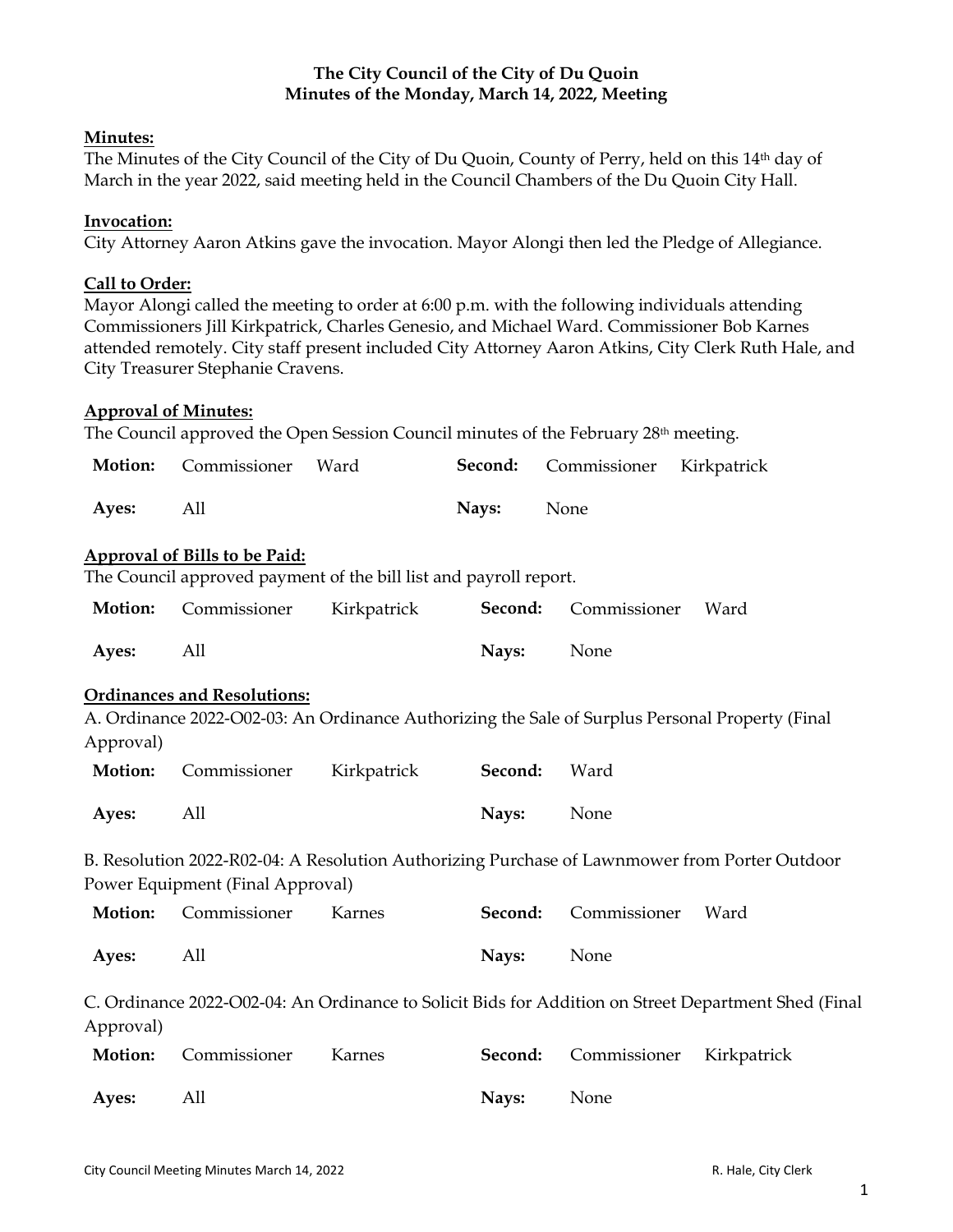|                                                                                                                                                                                                                                      |              | D. Ordinance 2022-O03-01: An Ordinance Waiving Bidding Pursuant to Section 1-2-43 (B) of the |         |              |                                                                                                                                                                                                |  |  |
|--------------------------------------------------------------------------------------------------------------------------------------------------------------------------------------------------------------------------------------|--------------|----------------------------------------------------------------------------------------------|---------|--------------|------------------------------------------------------------------------------------------------------------------------------------------------------------------------------------------------|--|--|
|                                                                                                                                                                                                                                      |              | Ordinances of the City of Du Quoin (Debate/Public Display)                                   |         |              |                                                                                                                                                                                                |  |  |
| Motion:                                                                                                                                                                                                                              | Commissioner | Ward                                                                                         | Second: | Commissioner | Kirkpatrick                                                                                                                                                                                    |  |  |
| Ayes:                                                                                                                                                                                                                                | All          |                                                                                              | Nays:   | None         |                                                                                                                                                                                                |  |  |
| E. Resolution 2022-R03-01: A Resolution Authorizing Du Quoin Business District Proceeds to Acquire<br>and Install an Emergency Storm Siren to Protect Public Safety within the Du Quoin Business District<br>(Debate/Public Display) |              |                                                                                              |         |              |                                                                                                                                                                                                |  |  |
| Motion:                                                                                                                                                                                                                              | Commissioner | Kirkpatrick                                                                                  | Second: | Commissioner | Genesio                                                                                                                                                                                        |  |  |
| All<br>Nays:<br>Ayes:<br>None<br>F. Resolution 2022-R03-02: A Resolution Authorizing Business District Redevelopment Agreement<br>Between the City of Du Quoin and Lee Keller (Debate/Public Display)                                |              |                                                                                              |         |              |                                                                                                                                                                                                |  |  |
| Motion:                                                                                                                                                                                                                              | Commissioner | Kirkpatrick                                                                                  | Second: | Commissioner | Genesio                                                                                                                                                                                        |  |  |
| Ayes:                                                                                                                                                                                                                                | All          |                                                                                              | Nays:   | None         |                                                                                                                                                                                                |  |  |
| G. Resolution 2022-R03-03: A Resolution Authorizing Issuance of Fund-raising Roadblock Permit for<br>the Du Quoin Lions Club (Final Approval)                                                                                        |              |                                                                                              |         |              |                                                                                                                                                                                                |  |  |
| Motion:                                                                                                                                                                                                                              | Commissioner | Ward                                                                                         | Second: | Commissioner | Kirkpatrick                                                                                                                                                                                    |  |  |
|                                                                                                                                                                                                                                      |              |                                                                                              |         |              |                                                                                                                                                                                                |  |  |
| Ayes:                                                                                                                                                                                                                                | All          |                                                                                              | Nays:   | None         |                                                                                                                                                                                                |  |  |
| Display)                                                                                                                                                                                                                             |              |                                                                                              |         |              | H. Ordinance 20222-O03-01: An Ordinance Adopting the State and Local Fiscal Recovery Funds Lost<br>Revenue Standard Allowance for the City of Du Quoin American Rescue Plan Act (Debate/Public |  |  |
| Motion:                                                                                                                                                                                                                              | Commissioner | Kirkpatrick                                                                                  | Second: | Commissioner | Karnes                                                                                                                                                                                         |  |  |

# **Other Business:**

The mayor announced the city's health insurance loss ratio for 2021 was 96% which resulted in a 5.9% increase for the 2023 premiums. It is anticipated that another year of higher loss ratios for the worker compensation may be seen this year as well.

#### **Commissioner Comments:**

Ward: Prayers for those in the Ukraine. Congratulations to the Nashville Hornets for winning the state tournament this past weekend.

#### **Public Comment:**

Public comment was opened at 6:17 pm.

Larry Roberts, President of the Du Quoin City Lake Association, addressed the council. The association would like to do a gun raffle to raise funds. The proceeds would be used to help build a boat dock and a pavilion at the lake. The two structures could attract visitors to the lake and help generate revenues